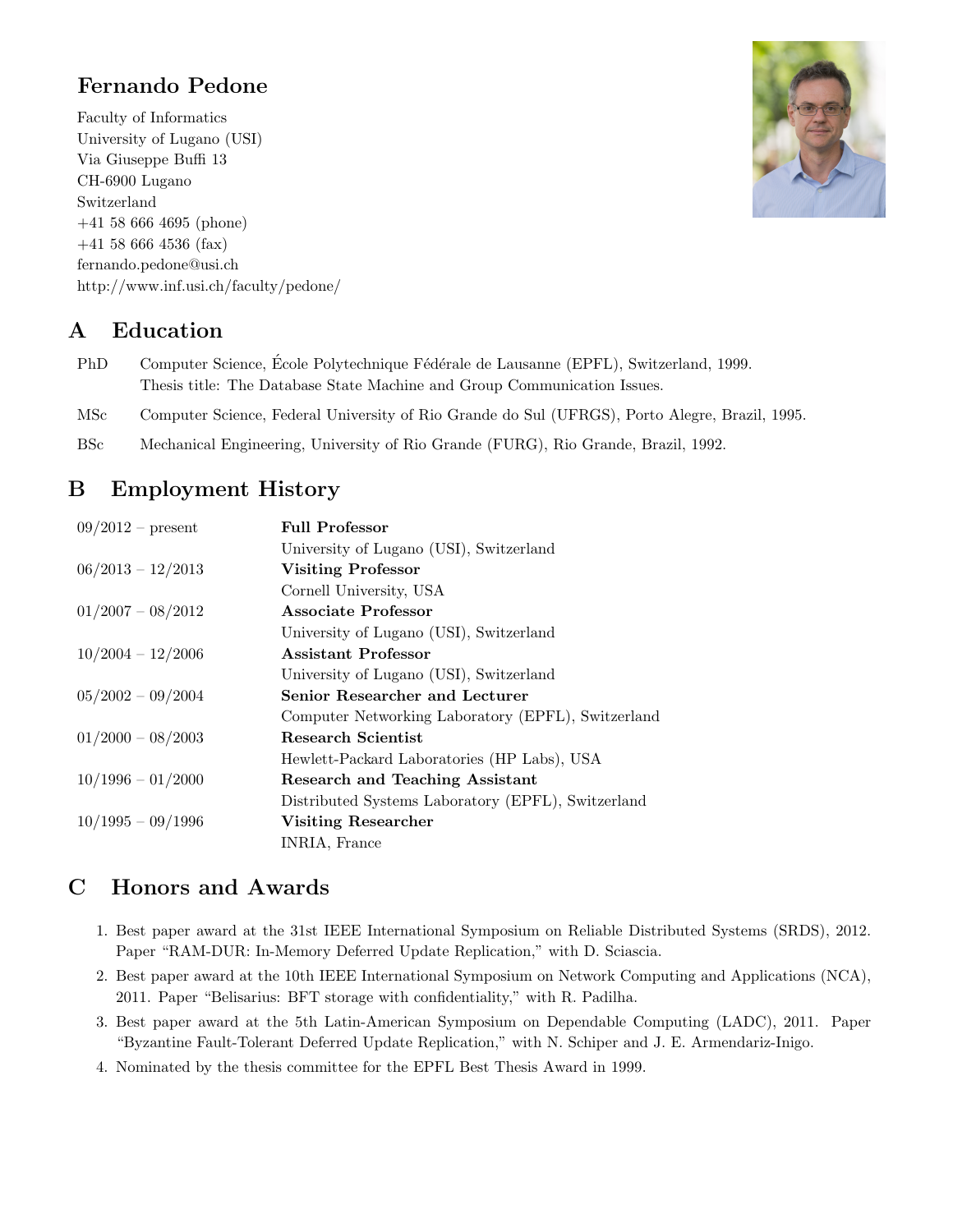### D Research and Creative Works

#### D.1 Books and Book Chapters

- 1. B. Charron-Bost, F. Pedone and A. Schiper, eds. Replication: theory and practice, Springer, 2009.
- 2. F. Pedone and A. Schiper. Modular approach to replication for availability. In Replication: theory and practice, B. Charron-Bost, F. Pedone and A. Schiper, eds., Spring, 2009.
- 3. F. Pedone and A. Schiper. From object replication to database replication. In Replication: theory and practice, B. Charron-Bost, F. Pedone and A. Schiper, eds., Spring, 2009.
- 4. M. Allani, B. Garbinato and F. Pedone. Application Layer Multicast. In Middleware for Network Eccentric and Mobile Applications, B. Garbinato, H. Miranda and L. Rodrigues, eds., Springer, 2009.
- 5. F. Pedone. Replication based on Group Communication. In Encyclopedia of Database Systems, M. T. Ozsu and L. Liu, eds., Springer, 2009.

#### D.2 Articles in Journals (Peer Reviewed)

- 6. F. Pedone and N. Schiper. Byzantine Fault-Tolerant Deferred Update Replication. In the Journal of the Brazilian Computer Society, 2012.
- 7. M. Allani, B. Garbinato and F. Pedone. Resource-Aware Multimedia Content Delivery: A Gambling Approach. In the Computer Journal, Vol. 53, No. 2, pp. 234–248, May 2010.
- 8. L. Camargos, R. Schmidt, E. Madeira and F. Pedone. Multicoordinated Agreement for Groups of Agents. In the Journal of the Brazilian Computer Society, Vol. 16, No. 1, pp. 49–68, May 2010.
- 9. F. Pedone and S. Frolund. Pronto: High availability for standard off-the-shelf databases. In the Journal of Parallel and Distributed Computing, Vol. 68, No. 2, pp. 150–164, February 2008.
- 10. S. Frolund and F. Pedone. Dealing Efficiently with Data Center Disasters. In the Journal of Parallel and Distributed Computing, Vol. 63, No. 11, pp. 1064–1081, November 2003.
- 11. B. Kemme, F. Pedone, G. Alonso, A. Schiper and M. Wiesmann. Using Optimistic Atomic Broadcast in Transaction Processing Systems. In IEEE Transactions on Knowledge and Data Engineering (TKDE), Vol. 15, No. 4, pp. 1018–1032, July/August 2003.
- 12. F. Pedone, A. Schiper and R. Guerraoui. The Database State Machine Approach. In *Distributed and Parallel* Databases, Vol. 14, No. 1, pp. 71–98, July 2003.
- 13. F. Pedone and A. Schiper. Optimistic Atomic Broadcast: A Pragmatic Viewpoint. In Theoretical Computer Science, Vol. 291, pp. 79–101, January 2003.
- 14. F. Pedone and A. Schiper. Handling Message Semantics with Generic Broadcast Protocols. In Distributed Computing, Vol. 15, No. 2, pp. 97–107, April 2002.
- 15. F. Pedone. Boosting System Performance with Optimistic Distributed Protocols. In IEEE Computer, Vol. 34, No. 12, pp. 80–86, December 2001.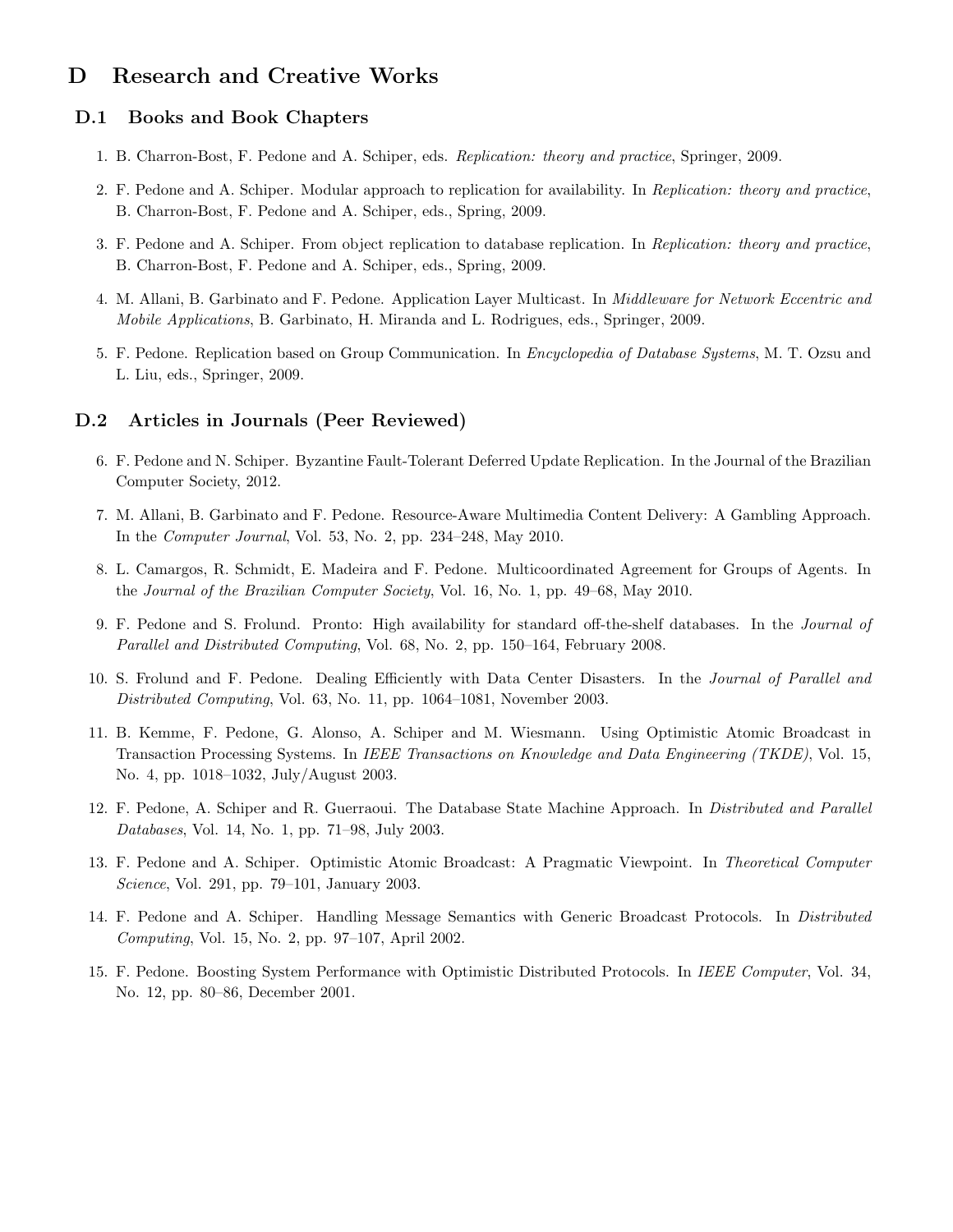#### D.3 Articles in Conferences and Workshops (Peer Reviewed)

- 16. S. Benz, P. J. Marandi, F. Pedone and B. Garbinato. Building global and scalable systems with Atomic Multicast In Proc. of the 15th International Middleware Conference (Middleware 2014). Bordeaux, France, December 2014.
- 17. P. J. Marandi and F. Pedone. Optimistic Parallel State-Machine Replication In Proc. of the 33rd International Symposium on Reliable Distributed Systems (SRDS 2014). Nara, Japan, October 2014.
- 18. P. J. Marandi, S. Benz, F. Pedone and K. Birman. The Performance of Paxos in the Cloud In Proc. of the 33rd International Symposium on Reliable Distributed Systems (SRDS 2014). Nara, Japan, October 2014.
- 19. A. Malekpour, A. Carzaniga and F. Pedone. End-to-End Congestion Control for Content-Based Networks In Proc. of the 33rd International Symposium on Reliable Distributed Systems (SRDS 2014). Nara, Japan, October 2014.
- 20. L. Pacheco, D. Sciascia and F. Pedone. Parallel Deferred Update Replication In Proc. of the 13th IEEE International Symposium on Network Computing and Applications (NCA 2014). Boston, USA, August 2014.
- 21. C. E. Bezerra, F. Pedone and R. van Renesse. Scalable State-Machine Replication. In Proc. of the 44th International Conference on Dependable Systems and Networks (DSN 2014). Atlanta, USA, June 2014.
- 22. J. Du, D. Sciascia, S. Elnikety, W. Zwaenepoel and F. Pedone. Clock-RSM: Low-Latency Inter-Datacenter State Machine Replication Using Loosely Synchronized Physical Clocks. In Proc. of the 44th International Conference on Dependable Systems and Networks (DSN 2014). Atlanta, USA, June 2014.
- 23. N. Schiper, F. Pedone and R. van Renesse. The Energy Efficiency of Database Replication Protocols. In Proc. of the 44th International Conference on Dependable Systems and Networks (DSN 2014). Atlanta, USA, June 2014.
- 24. P. Marandi, C. E. Bezerra and F. Pedone. Rethinking State-Machine Replication for Parallelism. In Proc. of the 34th International Conference on Distributed Computing Systems (ICDCS 2014). Madrid, Spain, June 2014.
- 25. R. Schmidt, L. Camargos and F. Pedone. Collision-fast Atomic Broadcast. In Proc. of the 28th IEEE International Conference on Advanced Information Networking and Applications (AINA 2014). Victoria, Canada, May 2014.
- 26. C. E. Bezerra, F. Pedone, B. Garbinato and C. Geyer. Optimistic Atomic Multicast In 33rd International Conference on Distributed Computing Systems (ICDCS 2013). Philadelphia, USA, July 2013.
- 27. D. Sciascia and F. Pedone. Geo-replicated storage with scalable deferred update replication In 43rd International Conference on Dependable Systems and Networks (DSN 2013). Budapest, Hungary, June 2013.
- 28. R. Padilha and F. Pedone. Augustus: Scalable and Robust Storage for Cloud Applications In Proc. of the 8th European Conference on Systems (EuroSys 2013). Prague, Czech Republic, April 2013.
- 29. A. Tomic, D. Sciascia and F. Pedone. MoSQL: An Elastic Storage Engine for MySQL In 28th ACM Symposium on Applied Computing, DADS Track (SAC 2013). Coimbra, Portugal, March 2013.
- 30. S. Ataee, B. Garbinato and F. Pedone. ReStream: A Replication Algorithm for Reliable and Scalable Multimedia Streaming In 21st Euromicro International Conference on Parallel, Distributed, and Network-Based Processing (PDP 2013). Belfast, Ireland, February 2013.
- 31. D. Sciascia and F. Pedone. RAM-DUR: In-Memory Deferred Update Replication. In 31st IEEE International Symposium on Reliable Distributed Systems (SRDS 2012). Irvine, USA, October 2012.
- 32. D. Sciascia, F. Pedone and F. Junqueira. Scalable Deferred Update Replication. In 42th IEEE/IFIP International Conference on Dependable Systems and Networks (DSN 2012). Boston, USA, June 2012.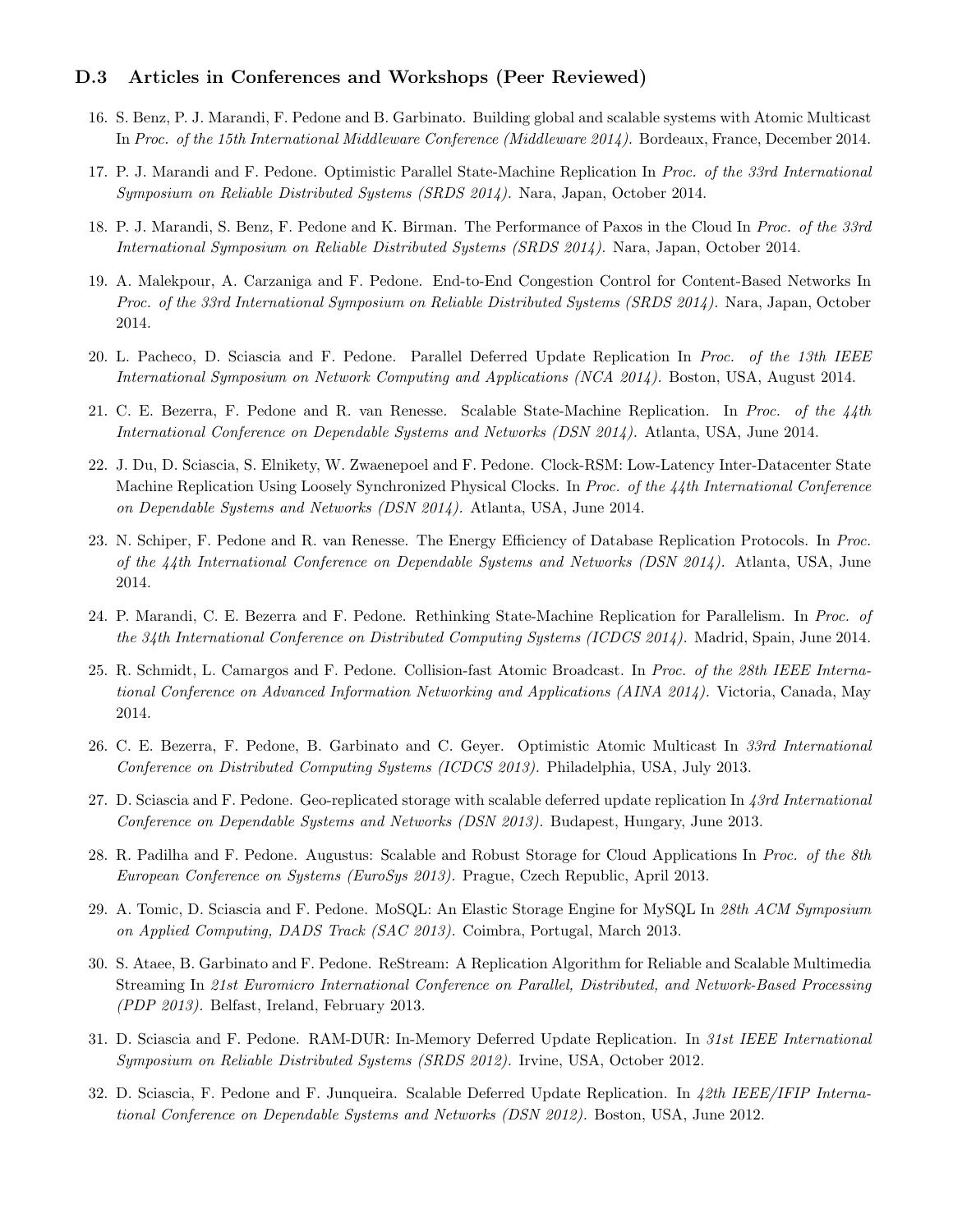- 33. P. Marandi, M. Primi and F. Pedone. Multi-Ring Paxos. In 42th IEEE/IFIP International Conference on Dependable Systems and Networks (DSN 2012). Boston, USA, June 2012.
- 34. P. Raykov, N. Schiper and F. Pedone. Byzantine Fault-Tolerance with Commutative Commands. In 15th International Conference On Principles Of Distributed Systems (OPODIS 2011). Toulouse, France, December 2011. Acceptance Rate: 39%.
- 35. R. Padilha and F. Pedone. Belisarius: BFT storage with condentiality. In Proc.of the 10th IEEE International Symposium on Network Computing and Applications (NCA 2011). Cambridge, USA, August 2011. Acceptance Rate: 26%.
- 36. A. Malekpour, A. Carzaniga, G. T. Carughi and F. Pedone. Probabilistic FIFO Ordering In Publish/Subscribe Networks. In Proc. of the 10th IEEE International Symposium on Network Computing and Applications (NCA 2011). Cambridge, USA, August 2011. Acceptance Rate: 26%.
- 37. S. Ataee, B. Garbinato, M. Allani and F. Pedone. ScaleStream An Adaptive Replication Algorithm for Scalable Multimedia Streaming. In Proc. of the 10th IEEE International Symposium on Network Computing and Applications (NCA 2011). Cambridge, USA, August 2011. Acceptance Rate: 60% (short paper).
- 38. A. Malekpour, A. Carzaniga, F. Pedone and G. T. Carughi. End-to-End Reliability for Best-Effort Content-Based Publish/Subscribe Networks. In Proc. of the 5th ACM International Conference on Distributed Event-Based Systems (DEBS 2011). New York, USA, July 2011. Acceptance Rate: not available.
- 39. R. Padilha and F. Pedone. Scalable Byzantine Fault-Tolerant Storage. In Proc. of the 7th Workshop on Hot Topics in System Dependability (HotDep 2011). Hong Kong, China, June 2011. Acceptance Rate: not available.
- 40. P. J. Marandi, M. Primi and F. Pedone. High Performance State-Machine Replication. In Proc. of the 41th International Conference on Dependable Systems and Networks (DSN 2011). Hong Kong, China, June 2011. Acceptance Rate: 25%.
- 41. F. Pedone, N. Schiper and J. E. Armendariz-Inigo. Byzantine Fault-Tolerant Deferred Update Replication. In Proc. of the 5th Latin-American Symposium on Dependable Computing (LADC 2011). Sao Jose dos Campos, Brazil, April 2011. Acceptance Rate: 39%.
- 42. L. Camargos, F. Pedone, A. Pilchin and M. Wieloch. On-Demand Recovery in Middleware Storage Systems. In Proc. of the 29th International Symposium on Reliable Distributed Systems (SRDS 2010). New Delhi, India, October 2010. Acceptance Rate: 22%.
- 43. N. Schiper, P. Sutra and F. Pedone. P-Store: Genuine Partial Replication in Wide Area Networks. In Proc. of the 29th International Symposium on Reliable Distributed Systems (SRDS 2010). New Delhi, India, October 2010. Acceptance Rate: 22%.
- 44. P. J. Marandi, M. Primi, N. Schiper and F. Pedone. Ring-Paxos: A High Throughput Atomic Broadcast Protocol. In Proc. of the 40th International Conference on Dependable Systems and Networks (DSN 2010). Chicago, USA, June 2010. Acceptance Rate: 25%.
- 45. N. Schiper and F. Pedone. Fast, Flexible, and Highly Resilient Genuine Fifo and Causal Multicast Algorithms. In Proc. of the 25th Symposium on Applied Computing (SAC 2010). Sierre, Switzerland, March 2010. Acceptance Rate: 30%.
- 46. M. Allani, B. Garbinato, A. Malekpour and F. Pedone. Reliable Communication Infrastructure for Adaptive Data Replication. In Proc. of the 11th International Symposium on Distributed Objects, Middleware, and Applications (DOA 2009). Vilamoura, Portugal, November 2009. Acceptance Rate: 57%.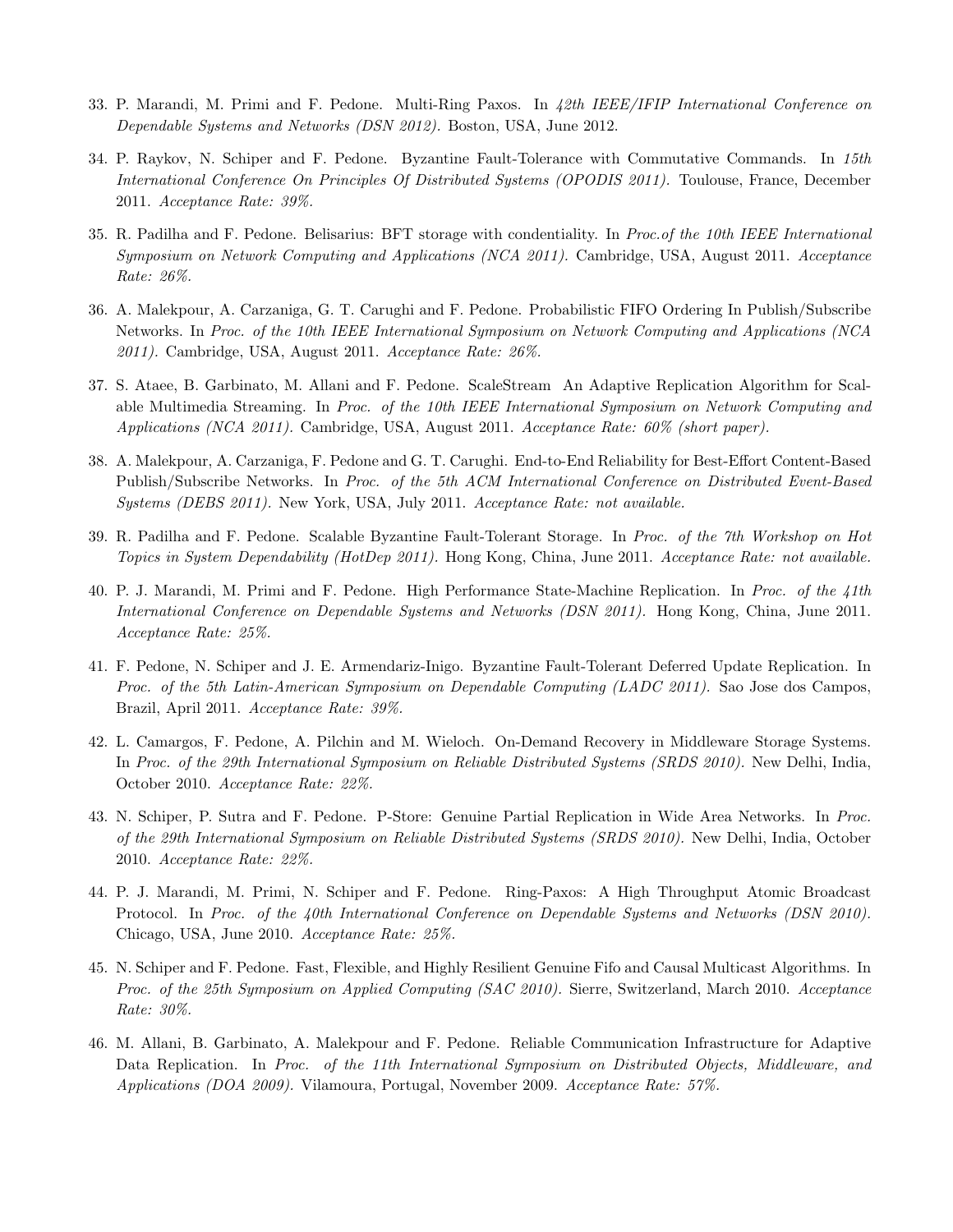- 47. N. Schiper, P. Sutra and F. Pedone. Genuine versus Non-Genuine Atomic Multicast Protocols for Wide Area Networks: An Empirical Study. In Proc. of the 28th International Symposium on Reliable Distributed Systems (SRDS 2009). New York, USA, September 2009. Acceptance Rate: 22%.
- 48. A. Malekpour, F. Pedone, M. Allani and B. Garbinato. Streamline: An Architecture for Overlay Multicast. In Proc. of the 8th IEEE International Symposium on Network Computing and Applications (NCA 2009). Cambridge, USA, July 2009. Acceptance Rate: not available.
- 49. M. Allani, B. Garbinato, A. Malekpour and F. Pedone. QuoCast: A Resource-Aware Algorithm for Reliable Peerto-Peer Multicast. In Proc. of the 8th IEEE International Symposium on Network Computing and Applications (NCA 2009). Cambridge, USA, July 2009. Acceptance Rate: not available.
- 50. N. Schiper and F. Pedone. Solving Atomic Multicast when Groups Crash. In Proc. of the 12th International Conference on Principles of Distributed Systems (OPODIS 2008). Luxor, Egypt, December 2008. Acceptance Rate: 29%.
- 51. V. Zuikevičiūtė and F. Pedone. Correctness Criteria for Database Replication: Theoretical and Practical Aspects. In Proc. of the 10th International Symposium on Distributed Objects, Middleware, and Applications (DOA 2008). Monterrey, Mexico, November 2008. Acceptance Rate: 27%.
- 52. J. M. Bernabé-Gisbert, F. D. Muñoz-Escoí, V. Zuikevičiūtė and F. Pedone. A Probabilistic Analysis of Snapshot Isolation with Partial Replication. In Proc. of the 27th International Symposium on Reliable Distributed Systems (SRDS 2008). Napoli, Italy, October 2008. Acceptance Rate: 25%.
- 53. L. Camargos, F. Pedone and M. Wieloch. A Highly Available Log Service for Transaction Termination. In Proc. of the 7th International Symposium on Parallel and Distributed Computing (ISPDC 2008). Krakow, Poland, July 2008. Acceptance Rate: 62%.
- 54. L. Camargos, R. Schmidt and F. Pedone. Multicoordinated Agreement Protocols for Higher Availability. In Proc. of the 7th IEEE International Symposium on Network Computing and Applications (NCA 2008). Cambridge, USA, July 2008. Acceptance Rate: 35%.
- 55. V. Zuikevičiūtė and F. Pedone. Conflict-Aware Load-Balancing Techniques for Database Replication. In Proc. of the 23rd ACM Symposium on Applied Computing (ACM SAC 2008). Fortaleza, Brazil, March 2008. Acceptance Rate: 28%.
- 56. N. Schiper and F. Pedone. Optimal Atomic Broadcast and Multicast Algorithms for Wide Area Networks. In Proc. of the 9th International Conference on Distributed Computing and Networking (ICDCN 2008). Kolkata, India, January 2008. Acceptance Rate: 16%.
- 57. R. Schmidt and F. Pedone. A Formal Analysis of the Deferred Update Technique. In Proc. of the 11th International Conference On Principles Of Distributed Systems (OPODIS 2007). Guadeloupe, French West Indies, December 2007. Acceptance Rate: not available.
- 58. M. Allani, B. Garbinato, F. Pedone and M. Stamenkovic. A Gambling Approach to Scalable Resource-Aware Streaming. In Proc. of the 26th International Symposium on Reliable Distributed Systems (SRDS 2007). Beijing, China, October 2007. Acceptance Rate: 15%.
- 59. R. Schmidt and F. Pedone. A Formal Analysis of the Deferred Update Technique, Brief announcement. In Proc. of the 21st International Symposium on Distributed Computing (DISC 2007). Lemesos, Cyprus, September 2007. Acceptance Rate: not available.
- 60. N. Schiper and F. Pedone. Optimal Atomic Broadcast and Multicast Algorithms for Wide Area Networks, Brief announcement. In Proc. of the 26th Symposium on Principles of Distributed Computing (PODC 2007). Portland, USA, August 2007. Acceptance Rate: not available.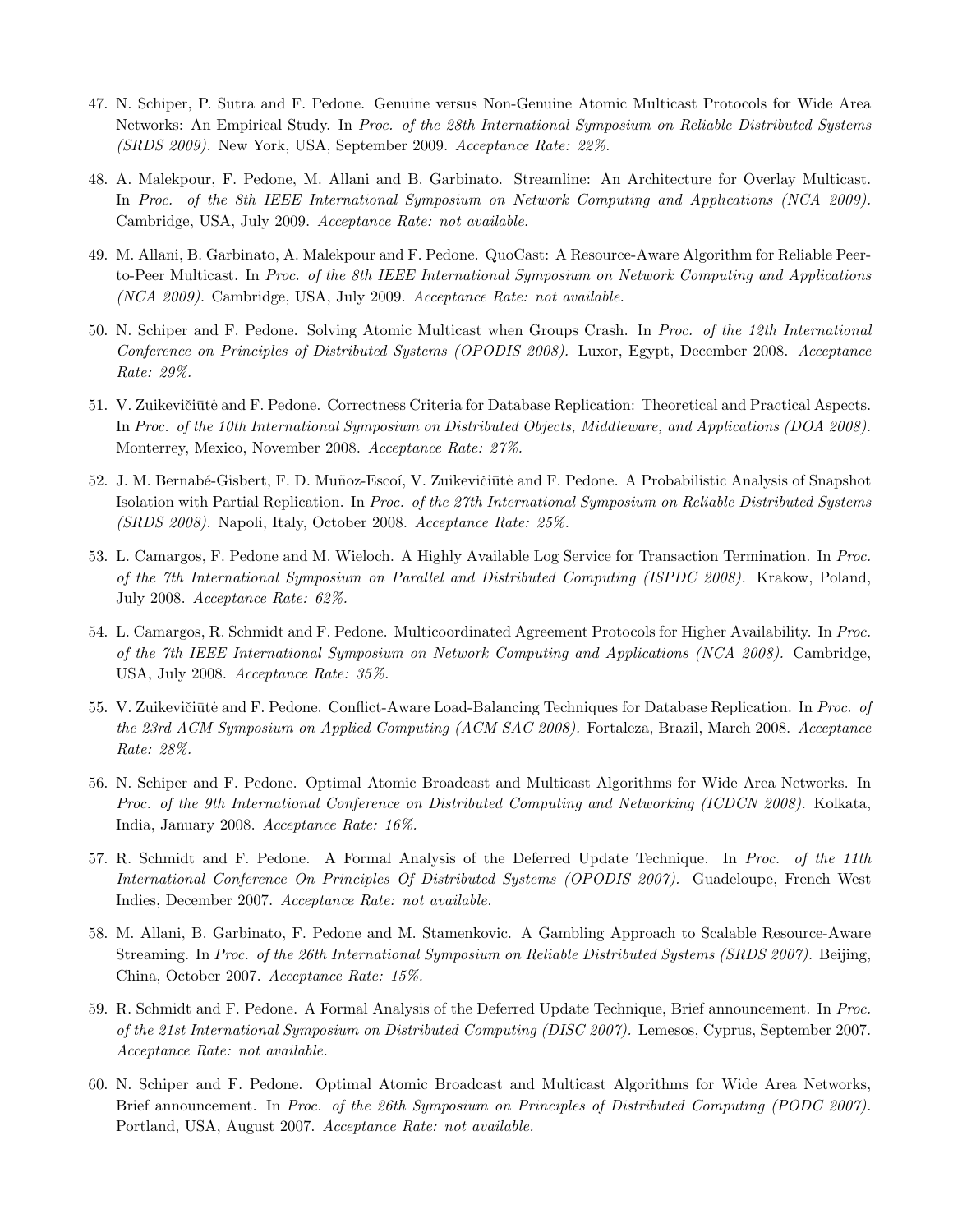- 61. L. Camargos, R. Schmidt and F. Pedone. Multicoordinated Paxos, Brief Announcement. In Proc. of the 26th Symposium on Principles of Distributed Computing (PODC 2007). Portland, USA, August 2007. Acceptance Rate: not available.
- 62. L. Camargos, F. Pedone, and M. Wieloch. High-Performance Transaction Processing in Sprint. In Proc. of the 2nd European Conference on Systems (EuroSys 2007). Lisbon Portugal, March 2007. Acceptance Rate: 21%.
- 63. N. Schiper, R. Schmidt, and F. Pedone. Optimistic Algorithms for Partial Database Replication. In Proc. of the 10th International Conference On Principles Of Distributed Systems (OPODIS 2006). Saint-Emilion, France, December 2006. Acceptance Rate: 13%
- 64. J. Grov, L. Soares, J. Pereira, R. Oliveira, and F. Pedone. A Pragmatic Protocol for Database Replication in Interconnected Clusters. In Proc. of the 12th IEEE International Symposium Pacific Rim Dependable Computing (PRDC 2006). Riverside, USA, 8 pages, December 2006. Acceptance Rate: 35%.
- 65. N. Schiper, R. Schmidt, and F. Pedone. Optimistic Algorithms for Partial Database Replication, Brief announcement. In Proc. of the 20th International Symposium on Distributed Computing (DISC 2006). Stockholm, Sweden, pp. 557–559, September 2006. Acceptance Rate: 50%.
- 66. L. Camargos, E. Madeira, and F. Pedone. Optimal and Practical WAB-Based Consensus Algorithms. In Proc. of the European Conference on Parallel Computing (EuroPar 2006), Dresden, Germany, pp. 353–544, August 2006. Acceptance Rate: 38%.
- 67. L. Camargos, F. Pedone, and R. Schmidt. A Low-Overhead Primary-Backup Protocol for In-Memory Database Replication. In Proc. of the 5th IEEE International Symposium on Network Computing and Applications (NCA 2006), Cambridge, USA, 8 pages, July 2006. Acceptance Rate: 35%.
- 68. S. Elnikety, S. Dropsho, and F. Pedone. Tashkent: Uniting Durability with Transaction Ordering for High-Performance Scalable Database Replication. In Proc. of the 1st European Conference on Systems (EuroSys 2006), Leuven, Belgium, pp. 117–130. April 2006. Acceptance Rate: 21%.
- 69. S. Elnikety, F. Pedone, and W. Zwaenepoel. Database Replication Using Generalized Snapshot Isolation. In 24th IEEE Symposium on Reliable Distributed Systems (SRDS 2005), Orlando, USA, pp. 73–84, October 2005. Acceptance Rate: 29%.
- 70. R. Schmidt and F. Pedone. Consistent Main-Memory Database Federations under Deferred Disk Writes. In 24th IEEE Symposium on Reliable Distributed Systems (SRDS 2005), Orlando, USA, pp. 85–94, October 2005. Acceptance Rate: 29%.
- 71. V. Zuikeviciute and F. Pedone. Revisiting the Database State Machine Approach. In VLDB Workshop on Design, Implementation, and Deployment of Database Replication, Trondheim, Norway, pp. 1–8, August 2005. Acceptance Rate: 71%.
- 72. R. Schmidt, I. C. Garcia, F. Pedone, and L. E. Buzato. Optimal Asynchronous Garbage Collection for Checkpointing Protocols with Rollback-Dependency Trackability. In International Conference on Distributed Computing Systems (ICDCS 05), Columbus, USA, pp. 167–176, June 2005. Acceptance Rate: 13.9%.
- 73. B. Garbinato, F. Pedone, and R. Schmidt. Adaptive Algorithms for Efficient Message Diffusion in Unreliable Environments. In International Conference on Dependable Systems and Networks (DSN 2004), Florence, Italy, pp. 507–516, June 2004. Acceptance Rate: 22.8%.
- 74. R. Schmidt, I. C. Garcia, F. Pedone, and L. E. Buzato. Optimal Asynchronous Garbage Collection for Checkpointing Protocols with Rollback-Dependency Trackability (Brief Announcement). In Symposium on Principles of Distributed Computing (PODC 2004), St. John's, Canada, pp. 392, July 2004. Acceptance Rate: 24%.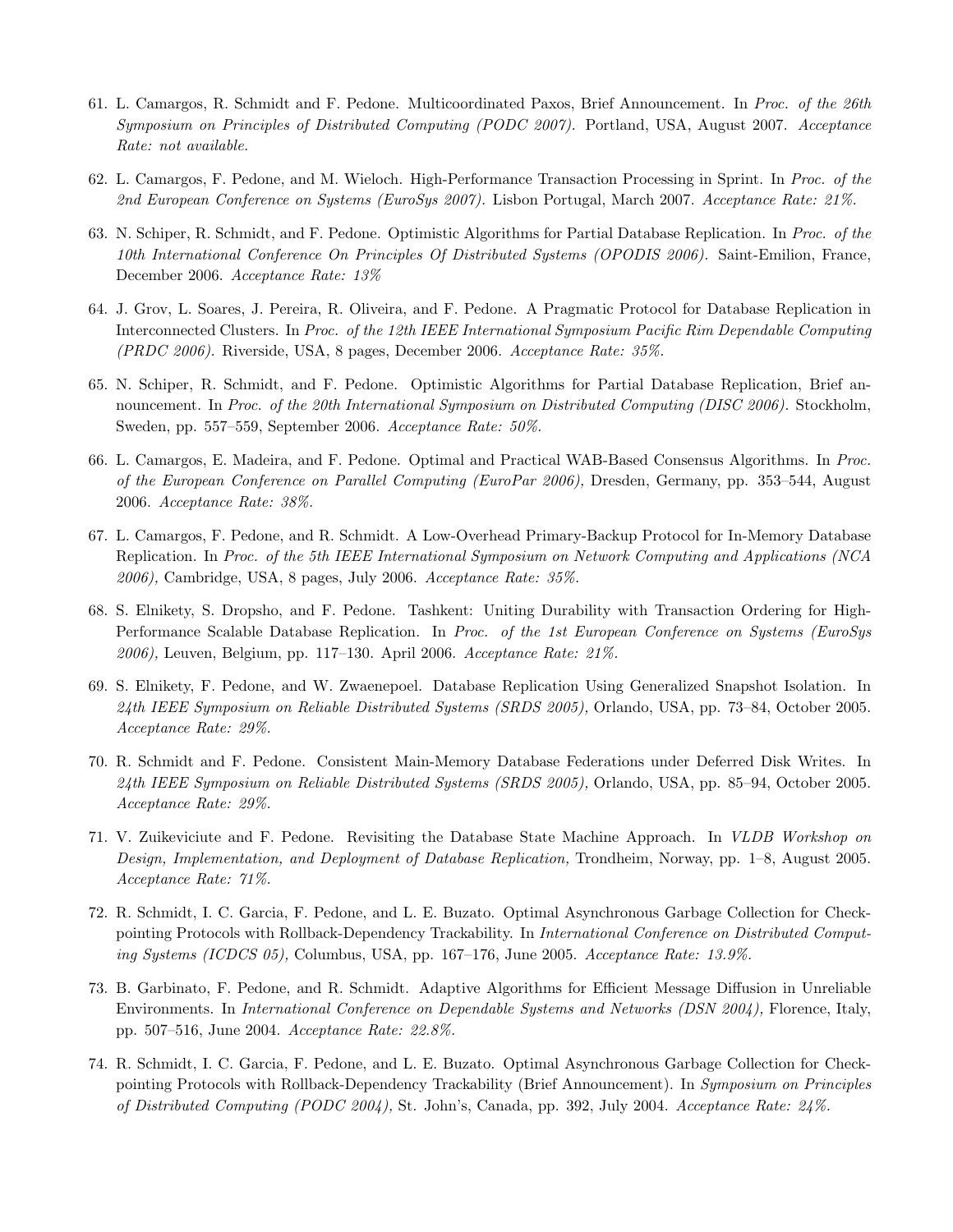- 75. F. Pedone and A. Schiper. Lower Bounds on Generic Broadcast Algorithms (Brief Announcement). In Symposium on Principles of Distributed Computing (PODC 2004), St. John's, Canada, pp. 402, July 2004. Acceptance Rate: 24%.
- 76. T. Damas, N. Duarte, M. Goulart, I. Jansch-Porto, and F. Pedone. Performance Aspects of a Probabilistic Resource Location Algorithm. In Brazilian Symposium on Computer Networks (SBRC 2004), Gramado, Brazil, 13 pages, May 2004. Acceptance Rate: not available.
- 77. S. Frølund, V. Kalogeraki, F. Pedone and J. Pruyne Scalable State Replication with Weak Consistency. In International Workshop on Challenges of Large Applications in Distributed Environments (CLADE), Seattle, pp. 96–105, June 2003. Acceptance Rate: not available.
- 78. S. Frølund and F. Pedone. Ruminations on Domain-Based Reliable Broadcast. In Proc. of 16th International Symposium on Distributed Computing (DISC'2002), Toulouse, France, pp. 148–162, October 2002. Acceptance Rate: 32%.
- 79. P. Felber and F. Pedone. Probabilistic Atomic Broadcast. In Proc. of the 21th IEEE Symposium on Reliable Distributed Systems (SRDS'2002), Suita, Japan, pp. 170–179, October 2002. Acceptance Rate: not available.
- 80. F. Pedone, N. Duarte and M. Goulart. Probabilistic Queries in Large-Scale Networks. In Proc. of the 4th European Dependable Computing Conference (EDCC), Toulouse, France, pp. 209–226, October 2002. Acceptance Rate: 31%.
- 81. F. Pedone, A. Schiper, P. Urban and D. Cavin. Solving Agreement Problems with Weak Ordering Oracles. In Proc. of the 4th European Dependable Computing Conference (EDCC), Toulouse, France, pp. 44–61, October 2002. Acceptance Rate: 31%.
- 82. F. Pedone. Optimistic Validation of Electronic Tickets. In Proc. of the 20th IEEE Symposium on Reliable Distributed Systems (SRDS 2001), New Orleans, USA, pp. 46–55, October 2001. Acceptance Rate: 32%.
- 83. S. Frølund and F. Pedone. Continental Pronto. In Proc. of the 20th IEEE Symposium on Reliable Distributed Systems (SRDS 2001), New Orleans, USA, pp. 110–119, October 2001. Acceptance Rate: 32%.
- 84. A. Sousa, F. Pedone, R. Oliveira, and F. Moura. Partial Replication in the Database State Machine. In Proc. of the 1st IEEE International Symposium on Network Computing and Applications (NCA 2001), Cambridge, USA, pp. 298–309, October 2001. Acceptance Rate: not available.
- 85. S. Frølund, F. Pedone, and J. Pruyne. Web e-Transactions. In Proc. of the 2nd International Conference on Internet Computing (IC 2001), Las Vegas, USA, 9 pages, June 2001. Acceptance Rate: not available.
- 86. F. Pedone and S. Frølund. Pronto: a fast failover protocol for off-the-shelf commercial databases. In Proc. of the 19th IEEE Symposium on Reliable Distributed Systems (SRDS 2000), Nurnberg, Germany, pp. 176–185, October 2000. Acceptance Rate: 28%.
- 87. M. Wiesmann, F. Pedone, A. Schiper, B. Kemme, and G. Alonso. Database replication techniques: a three parameter classification. In Proc. of the 19th IEEE Symposium on Reliable Distributed Systems (SRDS 2000), Nurnberg, Germany, pp. 206–215, October 2000. Acceptance Rate: 28%.
- 88. F. Pedone, A. Schiper, and A. van Moorsel. Bridging the Gap between Application Semantics and Group Communication Protocols. In Proc. of the International SRDS Workshop on Dependable System Middleware and Group Communication (DSMGC 2000), Nurnberg, Germany, 6 pages, October 2000. Acceptance Rate: not available.
- 89. S. Frølund, F. Pedone, J. Pruyne, and A. van Moorsel. Building Dependable Internet Services with E-speak. In Proc. of the Workshop on Dependability of IP Applications, Platforms, and Networks, help in conjunction with the 30th Int. Conference on Dependable Systems and Networks (FTCS-30), New York, USA, 6 pages, June 2000. Acceptance Rate: not available.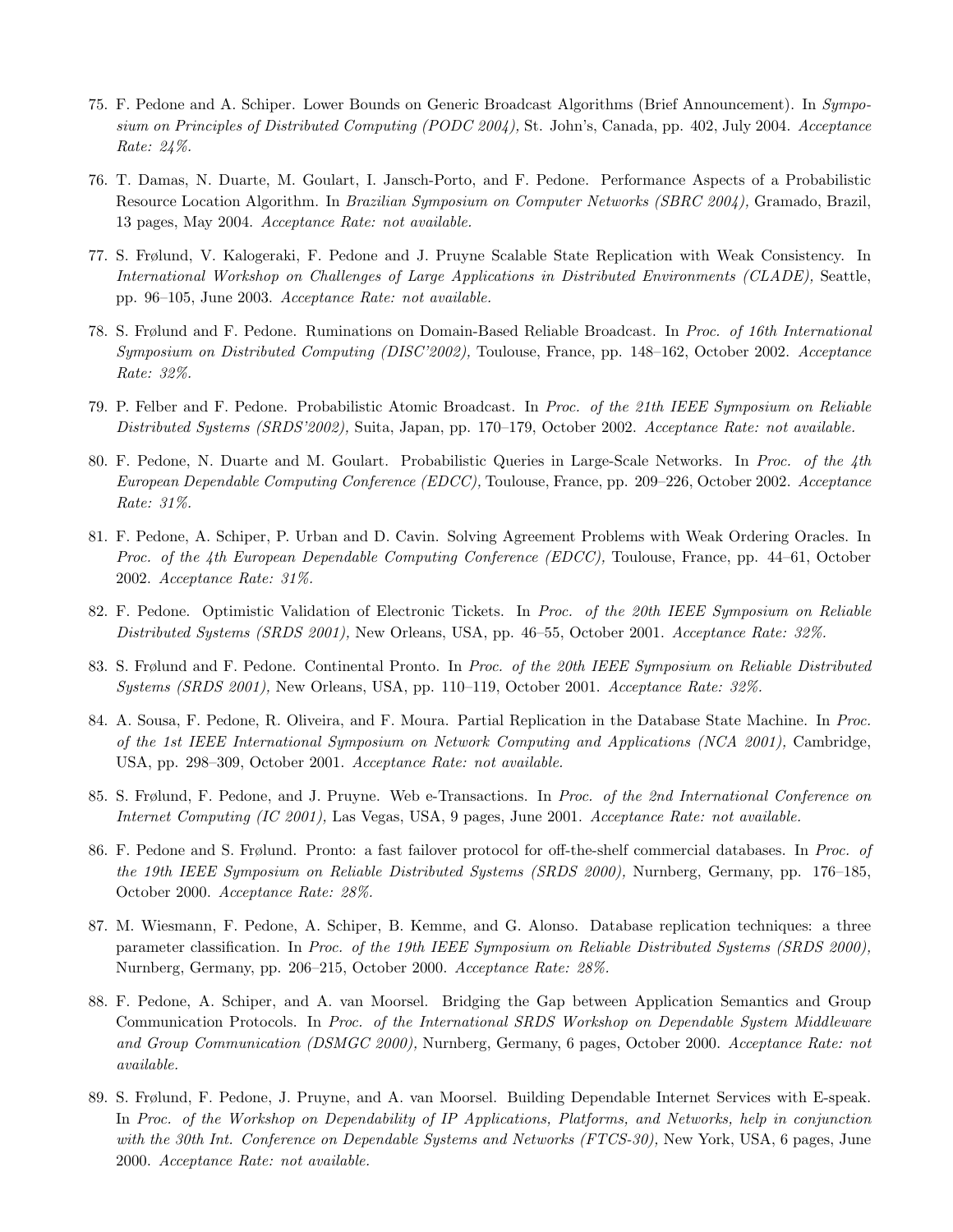- 90. M. Wiesmann, F. Pedone, A. Schiper, B. Kemme, and G. Alonso. Understanding replication in databases and distributed systems. In Proc. of the 20th IEEE International Conference on Distributed Computing Systems (ICDCS 2000), Taipei, Taiwan, pp. 464–474, April 2000. Acceptance Rate:  $40\%$ .
- 91. F. Pedone and A. Schiper. Generic Broadcast. In Proc. of 13th International Symposium on Distributed Computing (DISC 1999) (formerly WDAG), Bratislava, Slovak Republic, pp. 94–108, September 1999. Acceptance Rate: 38%.
- 92. B. Kemme, F. Pedone, G. Alonso, and A. Schiper. Processing Transactions over Optimistic Atomic Broadcast Protocols. In Proc. of the 19th IEEE International Conference on Distributed Computing Systems (ICDCS 1999), Austin, USA, pp. 424–431, May 1999. Acceptance Rate: not available.
- 93. M. Wiesmann, F. Pedone, and A. Schiper. A Systematic Classification of Replicated Database Protocols based on Atomic Broadcast. In Proc. of the 3rd European Research Seminar on Advances in Distributed Systems (ERSADS 1999), Madeira, Portugal, 8 pages, April 1999. Acceptance Rate: not available.
- 94. F. Pedone and A. Schiper. Optimistic Atomic Broadcast. In Proc. of 12th International Symposium on Distributed Computing (DISC 1998) (formerly WDAG), Andros, Greece, pp. 318–332, September 1998. Acceptance Rate: 32%.
- 95. F. Pedone, R. Guerraoui, and A. Schiper. Exploiting Atomic Broadcast in Replicated Databases. In Proc. of EuroPar (EuroPar 1998), Southampton, England, pp. 513–520, September 1998. Acceptance Rate: 54%.
- 96. F. Pedone and R. Guerraoui. On Transaction Liveness in Replicated Databases. In Proc. of IEEE Pacific Rim International Symposium on Fault-Tolerant Systems (PRFTS 1997), Taipei, Taiwan, pp. 104–109, December 1997. Acceptance Rate: 56%.
- 97. F. Pedone, R. Guerraoui, and A. Schiper. Transaction Reordering in Replicated Databases. In Proc. of 16th IEEE Symposium on Reliable Distributed Systems (SRDS 1997), Durham, USA, pp. 175–182, October 1997. Acceptance Rate: not available.
- 98. F. Pedone. A Closer Look at Optimistic Replica Control. In Proc. of the 2nd European Research Seminar on Advances in Distributed Systems (ERSADS 1997), Zinal, Switzerland, pp. 273–278, March 1997. Acceptance Rate: 80%.
- 99. F. Pedone, M. Barcellos, and C. Geyer. A Multiversion Replicated File System. In Proc. of Latin American CLEI Conference (CLEI 1994), Mexico City, Mexico, 11 pages, September 1994. (Paper in Portuguese.) Acceptance Rate: not available.

#### D.4 Theses

- 1. The Database State Machine and Group Communication Issues. PhD thesis, École Polytechnique Fédérale de Lausanne, Switzerland, 1999.
- 2. A Multiversion File Server. MSc thesis, Federal University of Rio Grande do Sul (UFRGS), Brazil, 1995.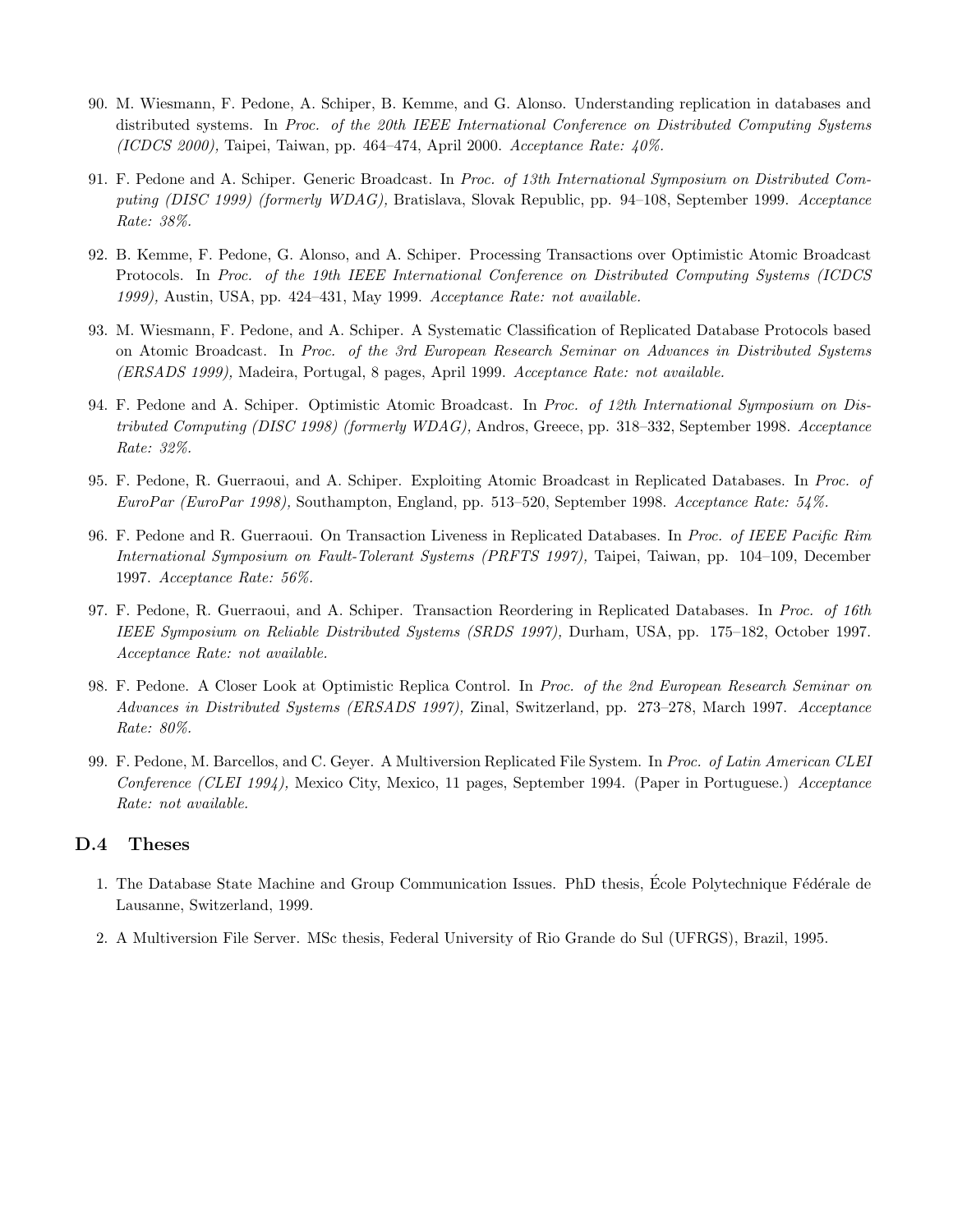### D.6 Patents

- 1. Fast failover database tier in a multi-tier transaction processing system, with S. Frolund. US Patent Number 6,772,363.
- 2. Method to invoke wide-area objects in distributed computer systems, with S. Frolund. US Patent Number 6,859,887.
- 3. Distributed data center system protocol for continuity of service in the event of disaster failures, with S. Frolund. US Patent Number 6,928,580.
- 4. Distributed system with an efficient atomic broadcast mechanism, with A. Schiper and P. Urban. US Patent Number 7,039,719.
- 5. Method and system for performing fault-tolerant online validation of service requests. US Patent Number 7,051,065.
- 6. E-ticket validation protocol. US Patent Number 7,231,368.

## E Research Grants<sup>1</sup>

- 1. Principal Investigator for Scalable Dependability, Science Without Borders, Special Visiting Researcher Fellowship (2014–2017, \$50.000 CHF), with F. Dotti and J. Fraga.
- 2. Principal Investigator for Feasibility study: MoSQL Storage Engine, Commission pour la technology et l'innovation CTI (2014–2015, \$114.912 CHF).
- 3. Principal Investigator for GeoGraph: Efficient Geographically Distributed Graph Infrastructure, Microsoft Research Grant, (2014–2017, \$121.000 CHF).
- 4. Principal Investigator for Cosmmus: an infrastructure for massively multiplayer online games, Swiss National Science Foundation (2013–2016, \$176.000 CHF).
- 5. Principal Investigator for Streamline 2: An Architecture for Application-Level Data Networking, Swiss National Science Foundation (2013–2016, \$163.000 CHF), with B. Garbinato.
- 6. Principal Investigator for RS<sup>3</sup>: Robust and Scalable Storage Systems, Hasler Foundation, Switzerland (2012– 2013, \$73.000 CHF).
- 7. Co-Principal Investigator for Trustworthy Cloud Storage, Sinergia project, Swiss National Science Foundation (2012–2015, \$167.000 CHF), with A. Ailamaki et al.
- 8. Principal Investigator for Swift-WAN2: Performance and Dependability for data center applications, Swiss National Science Foundation (2011–2012, \$102.812 CHF).
- 9. Principal Investigator for Spin Fund Bmob, Swiss National Science Foundation, NCCR MICS (2010–2011, \$120.000 CHF)
- 10. Co-Principal Investigator for The Datacenter Observatory, Swiss National Science Foundation (2011, \$300.000 CHF), with W. Zwaenepoel et al. Funding shared by EPFL and ETH to acquire hardware.

<sup>&</sup>lt;sup>1</sup>Unless mentioned otherwise, the amount showed is my share of the funding.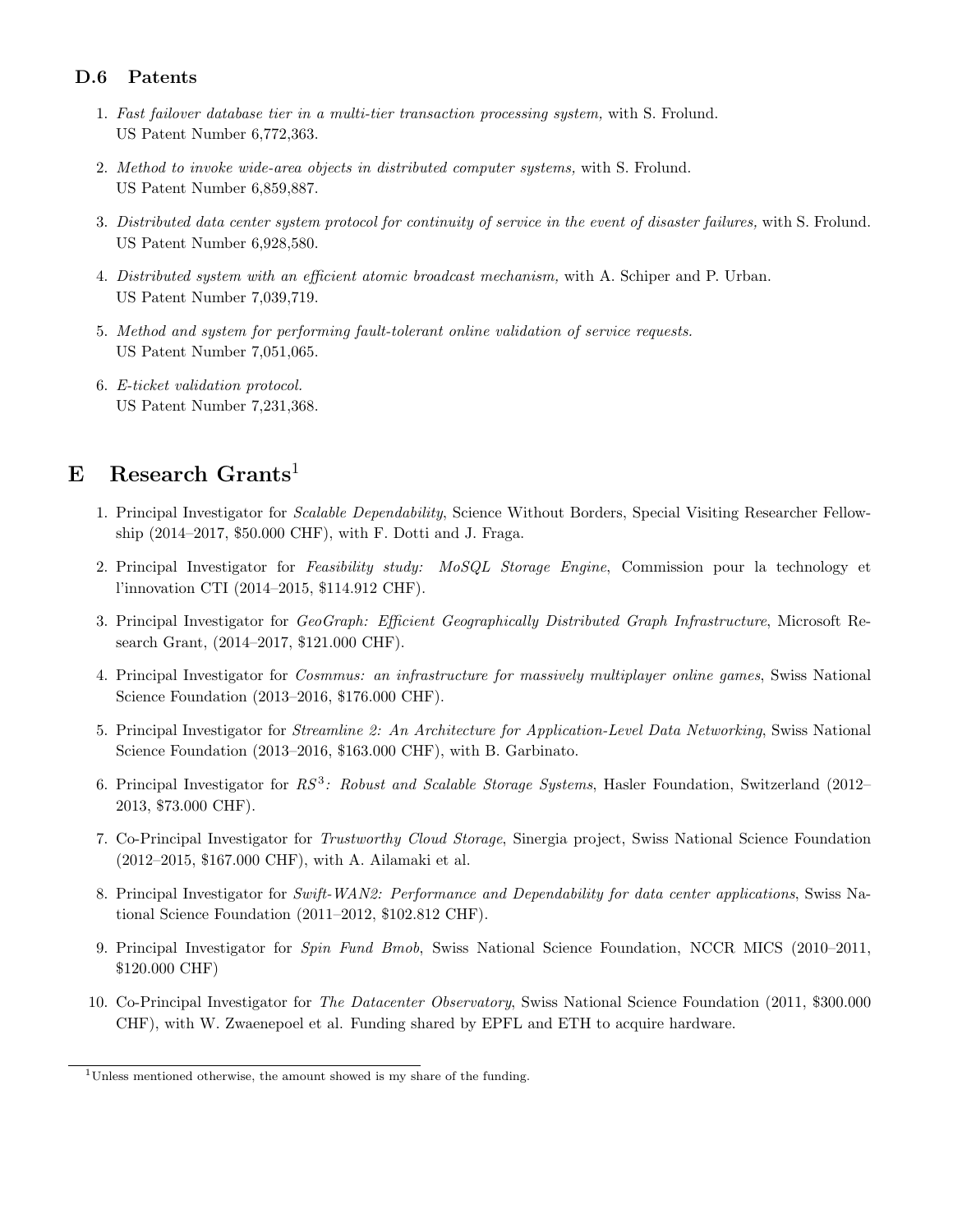- 11. Principal Investigator for Streamline: An Architecture for Application-Level Data Streaming, Swiss National Science Foundation (2009–2012, \$150.000 CHF), with B. Garbinato.
- 12. Principal Investigator for Swift-WAN: System support for distributed dynamic content Web services, Swiss National Science Foundation (2009–2011, \$95.770 CHF), with W. Zwaenepoel.
- 13. Principal Investigator for Swift-WAN: System support for distributed dynamic content Web services, Hasler Foundation, Switzerland (2009–2012, \$295.740 CHF), with W. Zwaenepoel.
- 14. Co-Principal Investigator for Colloc 2: Local Replication Strategies for Global Content Management in Large-Scale Distributed Systems, Swiss National Science Foundation (2008–2009, \$53.900 CHF), with B. Garbinato.
- 15. Principal Investigator for Automatic Reconfiguration of High Performance Data Management Systems, Hasler Foundation, Switzerland (2007, \$100.000 CHF).
- 16. Principal Investigator for Automatic Reconfiguration of High Performance Data Management Systems, Swiss National Science Foundation (2007–2008, \$81.050 CHF).
- 17. Co-Principal Investigator for Database Systems: Concepts, Design and Architecture, Swiss Virtual Campus (2006–2007, \$15.000 CHF).
- 18. Co-Principal Investigator for System support for Distributed Dynamic-Content Web Servers, Swiss National Science Foundation (2005–2008, \$127.424 CHF), with W. Zwaenepoel.
- 19. Co-investigator for Colloc: A Replication Engine for Peer-to-Peer Content Management in Large-Scale Distributed Systems, Swiss National Science Foundation (2005–2008, \$54.000 CHF), with B. Garbinato.
- 20. Principal investigator for Data Dissemination in Mobile Ad Hoc Sensor Environments, Swiss National Science Foundation, NCCR MICS (2005–2009, \$207.000 CHF), with A. Murphy.
- 21. Principal investigator for Adaptive Data Management for Large Database Clusters, Swiss National Science Foundation (2004–2006, \$81.000 CHF).
- 22. Co-investigator for Toward Reliable and Efficient Internet Large-Scale Systems: Design, implementation, and verification, Swiss National Science Foundation (2004, \$30.400 CHF), with T. Katayama.
- 23. Principal investigator for Adaptive Data Management for Large Database Clusters, Hasler Foundation, Switzerland (2004–2007, \$99.298 CHF).
- 24. Co-investigator for GORDA—Open Replication of Databases, European Union STREP project (2004–2007, \$295.000 CHF, from a total budget of 1.848.000 CHF), with University of Minho (Portugal), University of Lisbon (Portugal), INRIA (France), Emic Networks (Finland) and MySQL (Sweden).
- 25. Principal investigator for Mac OS X Lab, high-performance computing, Apple (2005–2006, \$40.000 CHF).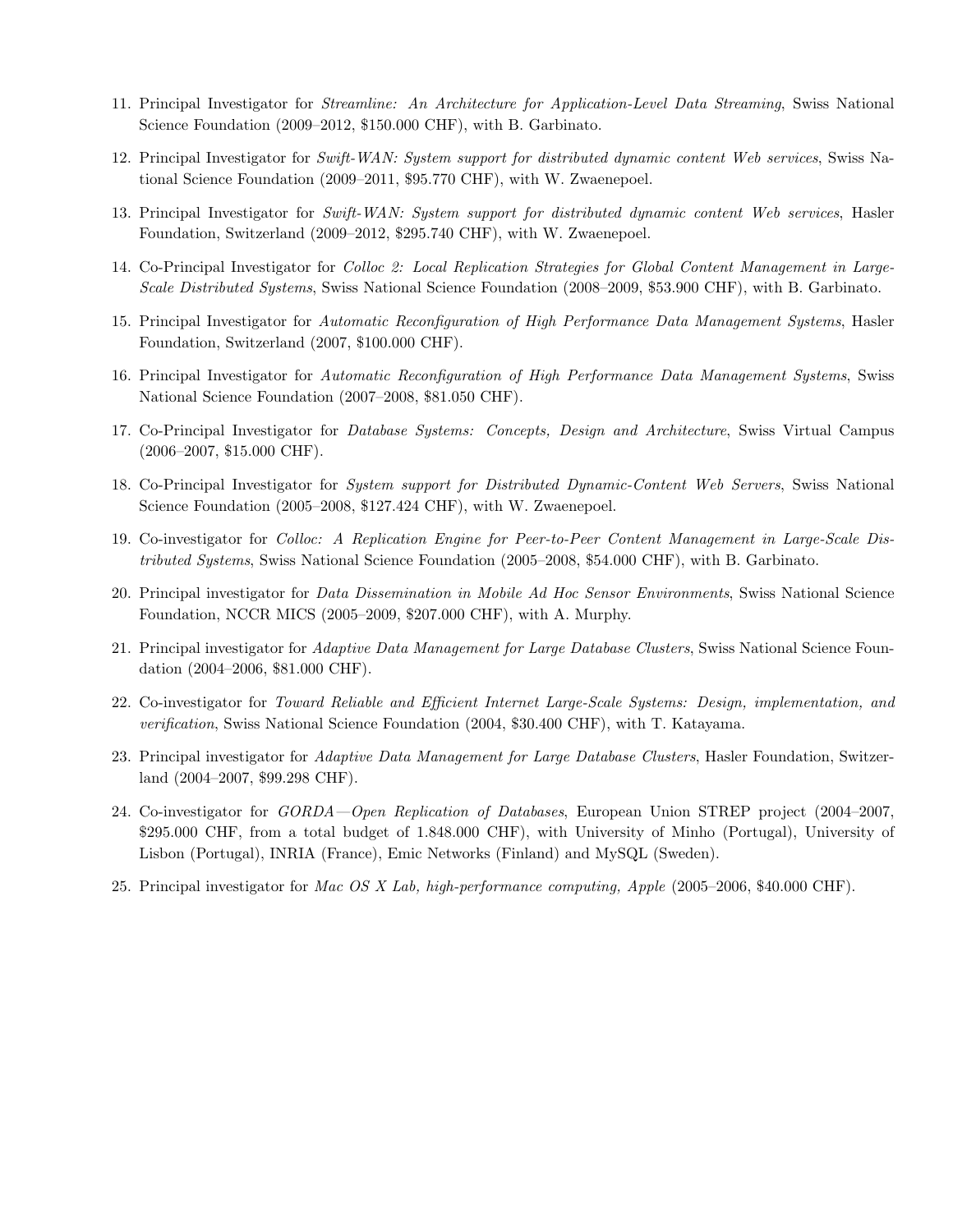# E Teaching Experience

- Parallel and Distributed Computing, University of Lugano, 2012.
- Distributed Systems, graduate course, University of Lugano, 2011–2009.
- Distributed Algorithms, graduate course, University of Lugano, 2014–2008.
- Computer Systems, graduate course, University of Lugano, 2009, 2008, 2006.
- Operating Systems, undergraduate course, University of Lugano, 2014, 2013, 2007.
- Discrete Structures, undergraduate course, University of Lugano, 2007–2004.
- Algorithms and Data Structures, undergraduate course, University of Lugano, 2005.
- Computer Networks, undergraduate course, EPFL, 2003, 2004.

## F Advising Experience

#### F.1 Graduated PhD Students

- A. Malekpour, A Transport Protocol for Best-Effort Content-Based Networks, University of Lugano, 2012. Co-supervision with A. Carzaniga (USI). Currently Software Engineer at Bloomberg, Switzerland.
- R. Rebiha, Algebraic Formal Methods for Invariant Generation, University of Lugano, 2011. Co-supervision with A. V. Moura (Unicamp). Currently Post-doc at Unicamp, Brazil.
- N. Schiper, On Multicast Primitives in Large Networks and Partial Replication Protocols, University of Lugano, 2009. Currently Post-doc at Cornell University, USA.
- V. Narvaez, On Non-Intrusive Workload-Aware Database Replication, University of Lugano, 2009. Currently IT Manager at Pure & Co., Thailand.
- L. Camargos, Multicoordinated Agreement Protocols and the Log Service, University of Lugano, 2008. Co-supervision with E. Madeira (Unicamp). Currently Assistant professor at Federal University of Uberlandia, Brazil.
- R. Schmidt, Deferred-Update Database Replication: Theory and Algorithms, EPFL, 2008. Co-supervision with W. Zwaenepoel (EPFL). Currently Software Engineer at Facebook, USA.

### F.2 Graduated Master Students

- A. Tomic, MoSQL: A Relational Database Using NoSQL Technology, University of Lugano, 2011. Currently PhD student at USI, Switzerland.
- P. Raykov, Byzantine Generic Broadcast, University of Lugano, 2010. Currently PhD student at ETH, Switzerland.
- D. Sciascia, dsmDB: Clustering in-memory Database Management Systems, University of Lugano, 2009. Currently PhD student at USI, Switzerland.
- M. Primi, Paxos made code: Implementing a high throughput Atomic Broadcast, University of Lugano, 2009. Currently Software Engineer at Apple, USA.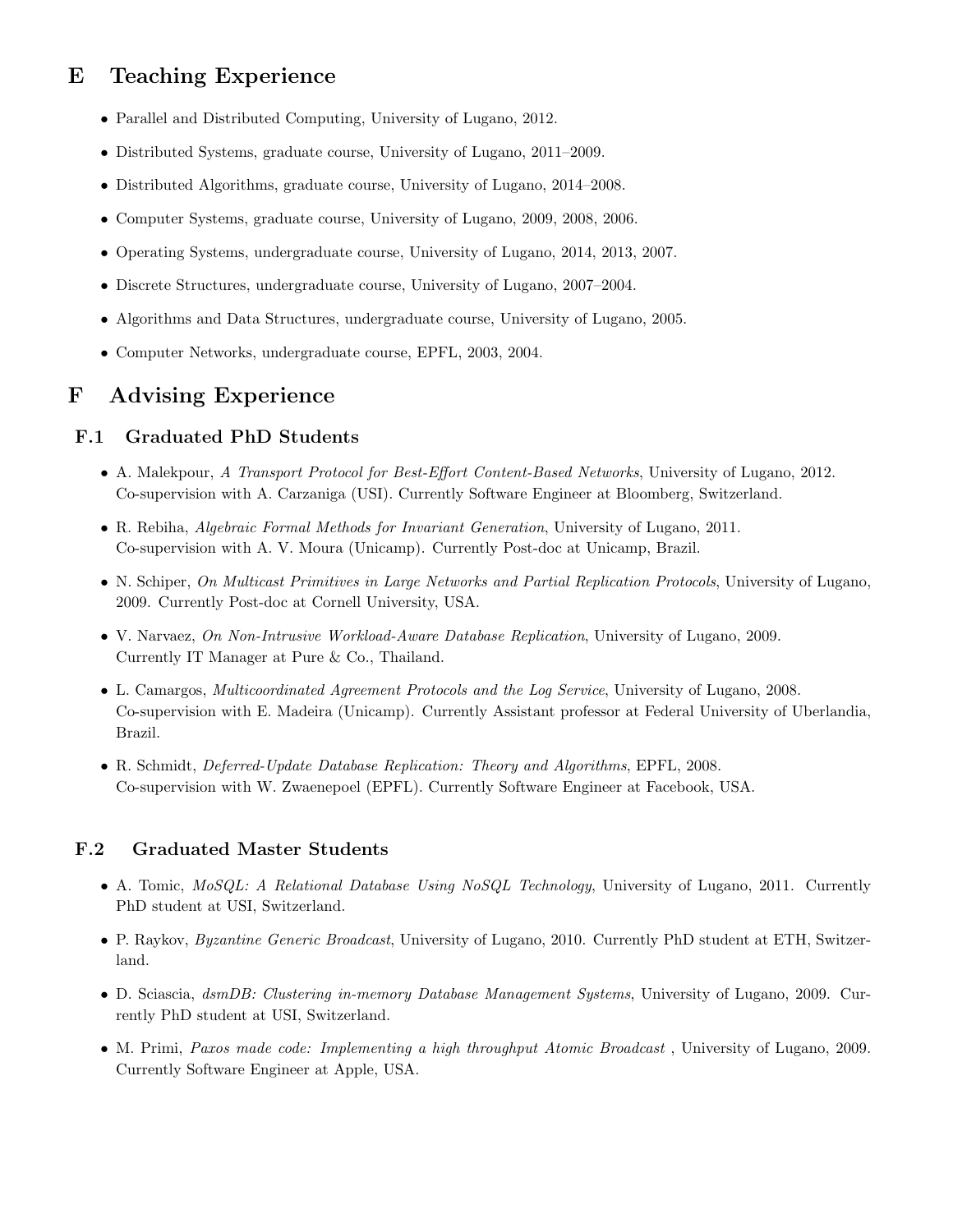#### F.3 Thesis Committees

- PhD committee member of A. Malekpour, "A Transport Protocol for Best-Effort Content-Based Networks," USI, 2012.
- PhD committee member of S. Gerani, "Proximity-based Approaches to Blog Opinion Retrieval," USI, 2011.
- PhD committee member of N. Santos, "State Machine Replication: From analytical evaluation to high performance Paxos," EPFL, 2012.
- PhD committee member of A. Tsitovich, "Scalable Abstractions for Efficient Security Checks," USI, 2011.
- PhD committee member of R. Rebiha, "Algebraic Formal Methods for Invariant Generation," USI, 2011.
- PhD committee member of C. Hall, "Peer-to-Peer Algorithms for Sampling Generic Topologies," USI, 2010.
- PhD committee member of M. Gagliolo, "Online Dynamic Algorithm Portfolios: Minimizing the Computational Cost of Problem Solving," USI, Switzerland, 2010.
- PhD committee member of A. Correia, "Practical Database Replication," Universidade do Minho, Portugal, 2010.
- PhD committee member of P. Sutra, "Efficient Protocols for Generalized Consensus and Partial Replication," Universit´e Pierre et Marie Curie, Paris 6, France, 2010.
- PhD committee member of G. Vieira, "Uma Arquitetura de Software para Replicação Baseada em Consenso," Universidade Estadual de Campinas (Unicamp), 2010.
- PhD committee member of N. Schiper, "On Multicast Primitives in Large Networks and Partial Replication Protocols," USI, 2009.
- PhD committee member of M. Allani, "Tree-based message diffusion for managing replicated data in unreliable and resource-constrained peer-to-peer environment," University of Lausanne, Switzerland, 2009.
- PhD committee member of V. Zuikeviciute, "On Non-Intrusive Workload-Aware Database Replication," USI, 2009.
- PhD committee member of A. Forster, "Teaching Networks How to Learn," USI, 2009.
- PhD committee member of R. de Juan-Marín. "Crash Recovery with Partial Amnesia Failure Model Issues," Universitat Politècnica de València, Spain, 2008.
- PhD committee member of L. Camargos, "Multicoordinated Agreement Protocols and the Log Service," USI, 2008.
- PhD committee member of S. Legg, "Machine Super Intelligence," USI, 2008.
- PhD committee member of S. Bianchi, "Load-balanced Structures for Decentralized Overlays," University of Neuchatel, Switzerland, 2008.
- PhD committee member of R. Schmidt, "Deferred-Update Database Replication: Theory and Algorithms," EPFL, 2008.
- PhD committee member of S. Elnikety, "Transparent Scalable Database Replication," EPFL, 2007.
- PhD committee member of A. de Sousa, "Partial Replication in the Database State Machine," Universidade do Minho, Portugal, 2007.
- PhD committee member of R. Levy, "The Complexity of Reliable Distributed Storage," EPFL, 2007.
- PhD committee member of F. Tronel, "Application des problèmes d'accord à la tolérance aux défaillances dans les systèmes distribués asynchrones," Université de Rennes 1 (IRISA), France, 2003.